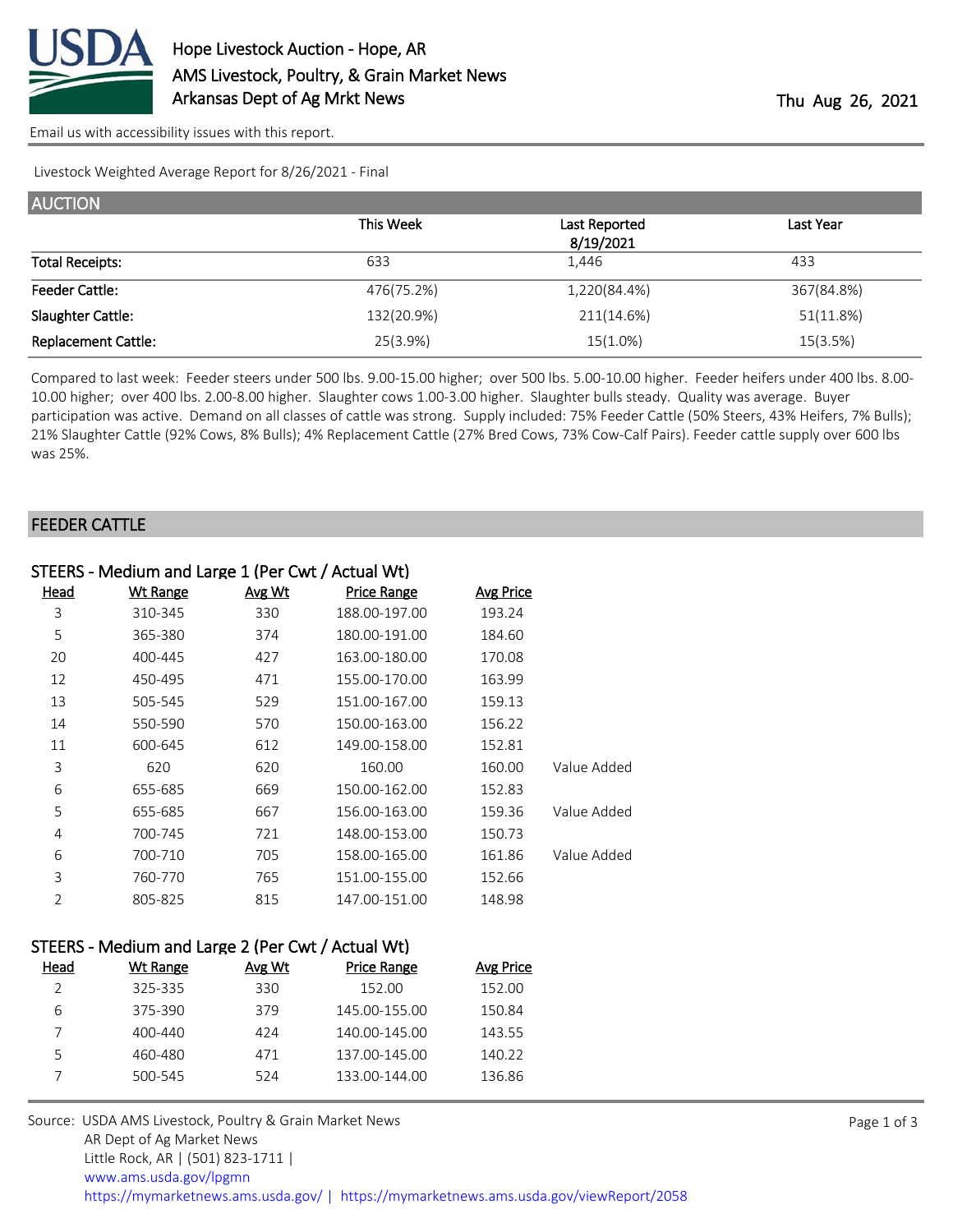

[Email us with accessibility issues with this report.](mailto:mars@ams.usda.gov?subject=508%20issue)

| HEIFERS - Medium and Large 1 (Per Cwt / Actual Wt) |                 |        |                    |           |             |  |  |  |  |
|----------------------------------------------------|-----------------|--------|--------------------|-----------|-------------|--|--|--|--|
| <b>Head</b>                                        | <b>Wt Range</b> | Avg Wt | <b>Price Range</b> | Avg Price |             |  |  |  |  |
| 13                                                 | 305-345         | 323    | 150.00-170.00      | 159.46    |             |  |  |  |  |
| 8                                                  | 355-395         | 379    | 148.00-164.00      | 155.16    |             |  |  |  |  |
| 16                                                 | 400-445         | 428    | 145.00-156.00      | 151.01    |             |  |  |  |  |
| 16                                                 | 455-490         | 474    | 140.00-150.00      | 145.11    |             |  |  |  |  |
| 13                                                 | 515-540         | 529    | 141.00-147.00      | 144.45    |             |  |  |  |  |
| 1                                                  | 525             | 525    | 174.00             | 174.00    | Replacement |  |  |  |  |
| 19                                                 | 555-595         | 571    | 140.00-148.00      | 143.19    |             |  |  |  |  |
| 13                                                 | 600-645         | 620    | 133.00-144.00      | 138.82    |             |  |  |  |  |
| $\overline{2}$                                     | 660-690         | 675    | 135.00-139.00      | 137.04    |             |  |  |  |  |
| 3                                                  | 710-715         | 713    | 133.00-137.00      | 135.33    |             |  |  |  |  |
| 1                                                  | 755             | 755    | 120.00             | 120.00    |             |  |  |  |  |

| HEIFERS - Medium and Large 2 (Per Cwt / Actual Wt) |  |  |  |  |  |  |
|----------------------------------------------------|--|--|--|--|--|--|
|----------------------------------------------------|--|--|--|--|--|--|

| Head | Wt Range | Avg Wt | Price Range   | <b>Avg Price</b> |
|------|----------|--------|---------------|------------------|
|      | 320-335  | 328    | 135.00-140.00 | 137.44           |
|      | 370-375  | 373    | 135.00        | 135.00           |
| 3    | 460-485  | 473    | 125.00-130.00 | 126.71           |
|      | 535      | 535    | 129.00        | 129.00           |
|      | 550      | 550    | 125.00        | 125.00           |

### BULLS - Medium and Large 1 (Per Cwt / Actual Wt)

| Head | Wt Range | Avg Wt | Price Range   | <b>Avg Price</b> |
|------|----------|--------|---------------|------------------|
| 7    | 460-495  | 476    | 146.00-153.00 | 150.15           |
|      | 545      | 545    | 141.00-145.00 | 143.00           |
|      | 555      | 555    | 141.00        | 141.00           |
|      | 610      | 610    | 135.00        | 135.00           |
| 3    | 660-695  | 672    | 125.00        | 125.00           |
| 5    | 700-745  | 714    | 116.00-125.00 | 119.36           |
|      |          |        |               |                  |

# SLAUGHTER CATTLE

## COWS - Boner 80-85% (Per Cwt / Actual Wt)

| Head | Wt Range  | Avg Wt | Price Range | Avg Price | <b>Dressing</b> |
|------|-----------|--------|-------------|-----------|-----------------|
| 24   | 1035-1315 | 1146   | 56.00-65.00 | 60.81     | Average         |
| 12   | 1105-1390 | 1253   | 67.00-72.50 | 69.14     | <b>High</b>     |
| h    | 1005-1255 | 1071   | 45.00-51.00 | 48.87     | Low             |

| COWS - Lean 85-90% (Per Cwt / Actual Wt) |          |        |                    |           |          |  |  |
|------------------------------------------|----------|--------|--------------------|-----------|----------|--|--|
| <u>Head</u>                              | Wt Range | Avg Wt | <b>Price Range</b> | Avg Price | Dressing |  |  |
| a                                        | 920-1045 | 984    | 45.00-52.00        | 49.27     | Average  |  |  |